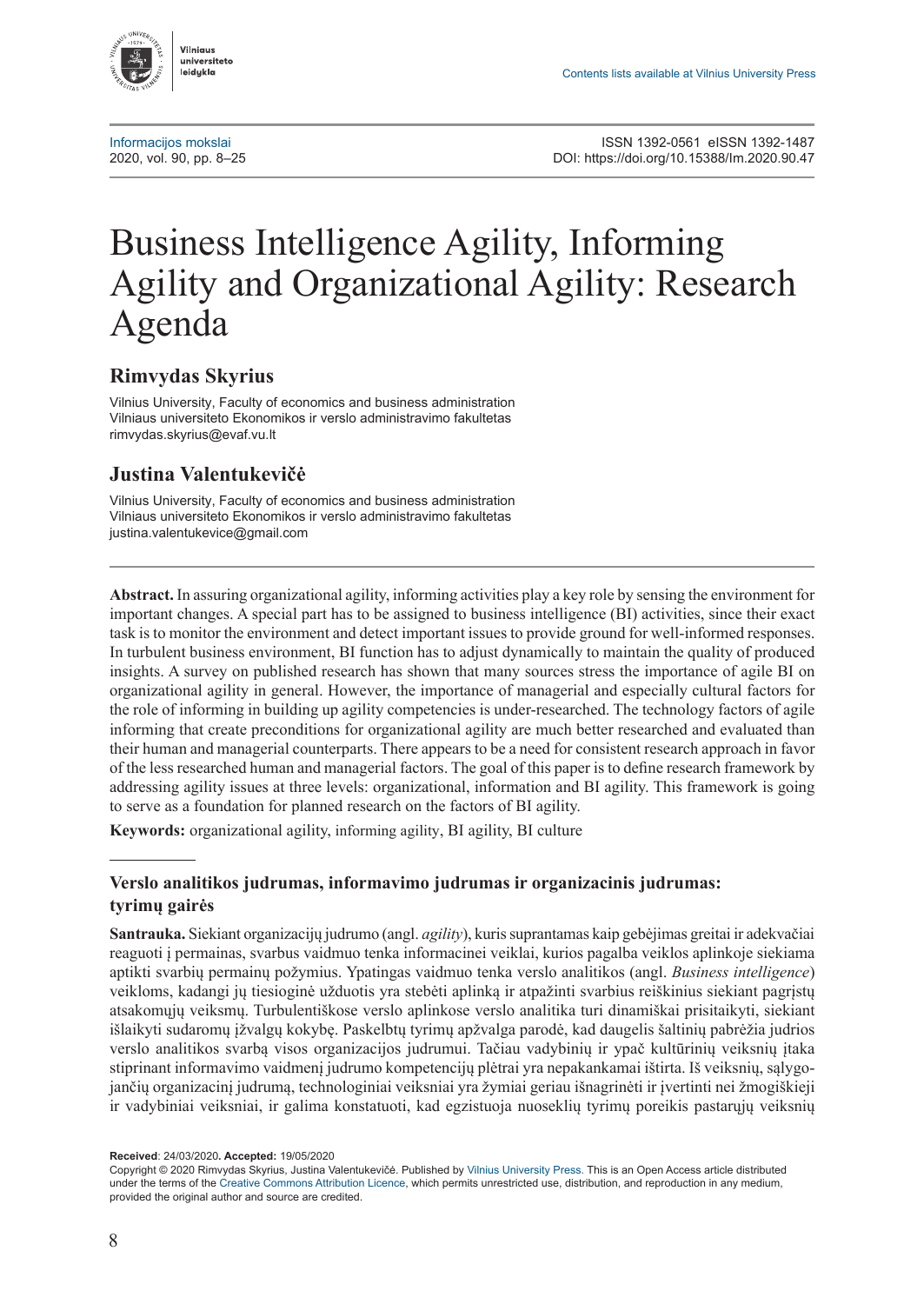atžvilgiu. Šio straipsnio tikslas yra apibrėžti būsimųjų tyrimų karkasą, nagrinėjant judrumo klausimus trimis lygiais – organizaciniu, informaciniu ir verslo analitikos. Šis karkasas turi tarnauti pagrindu planuojamiems verslo analitikos judrumo tyrimams.

**Reikšminiai žodžiai:** organizacinis judrumas, informavimo judrumas, verslo analitikos judrumas, verslo analitikos kultūra.

## **1. The Concept of Agility in General**

Although the term of "agility" has been actively talked about in business context for the last decade, agility has always been an essential feature for businesses operating in a dynamic environment. Agility is seen not only as an ability to swiftly leverage business opportunities, but also (and even more so) to survive emerging threats and handle inevitable changes with possibly minimal losses (Goldman et al., 1995; Amos, 1998; Dove, 2001; Prahalad, 2009; Sull, 2009). The ability to respond is recognized as essential to survive (Kuilboer, Ashrafi and Lee, 2016). In order to maintain and improve performance, organizations need to be able to adjust their processes, products and behaviors along with the constantly alternating business environment to remain competitive and relevant on the market (Smith, 2002). Agility is not necessarily related to direct creation of value, but it is expected to create necessary resilience for future threats, and can be seen as a form of insurance against future changes in the environment.

Organizational agility is selected as the focus point of the intended research presented in this paper. Although many definitions of organizational agility exist, in this paper we understand it according to the definition provided by Seo and LaPaz: organizational agility can be defined as a set of processes that allows an organization to sense changes in the internal and external environment, respond efficiently and effectively in a timely and cost-effective manner, and learn from the experience to improve the competencies of the organization (Seo and La Paz, 2008).

The notion of organizational agility is closely related to the notion of dynamic capabilities (Teece et al., 1997). Teece's concept of dynamic capabilities essentially says that what matters for business is corporate agility: the capacity to sense and shape opportunities and threats, seize opportunities, and maintain competitiveness through enhancing, combining, protecting, and, when necessary, reconfiguring the business enterprise's intangible and tangible assets. According to Knabke and Olbrich (2016), the dynamic aspect refers to "the ability to renew competences according to changing environments", reflecting reactive position to be able to adapt to changes. However, agility, in our understanding, encompasses the proactive side as well, and includes the built-in strengths that provide for easier adaptability in future changes.

Several examples of situations requiring agility:

- A key supplier is suddenly out of business;
- An ERP system goes down for a day;
- A business opportunity requires to drastically rearrange resources;
- An innovation by competitor renders your product obsolete.

All such situations cannot be neglected because they imply serious changes and will require important decisions to minimize losses or maximize gains. They also indicate a need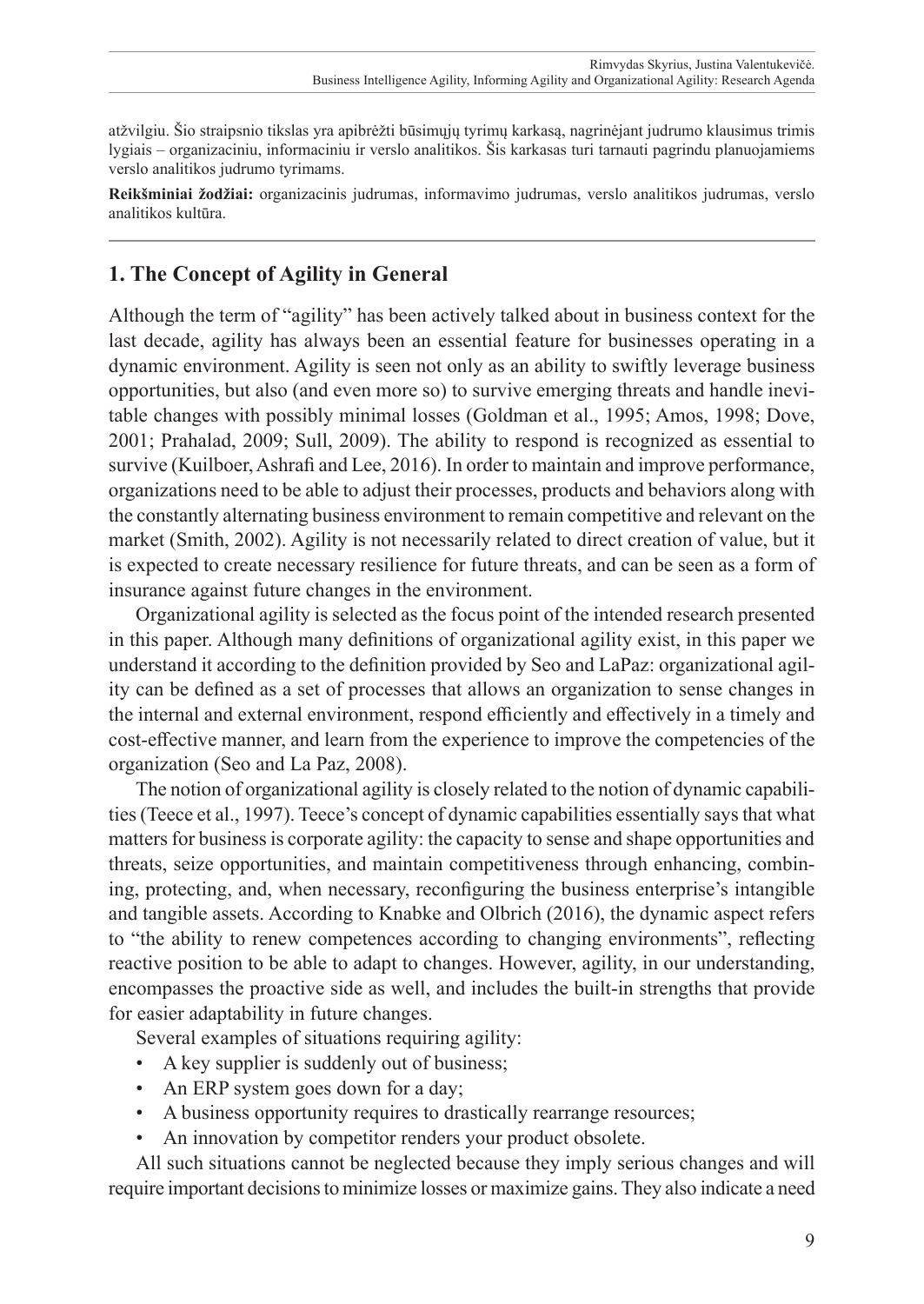for an adequate level of preparedness to cope with inevitable and significant shakeup of resources and activities. This brings agility issues close to the area of change management.

The demand for agility is originating from the need to change. The organizations must recognize the signals and indications from internal and external environments in order to respond quickly and adequately (Seo and La Paz, 2008). The internal forces driving organizational change refer to events, factors, people, systems, structures, and conditions inside the organization that are generally under the control of the company (Mullins and Christy, 2013; Senior, 2002). The external forces such as social, cultural, political and economic factors, technological advances, competition, globalization, customers' expectations are those factors that occur outside of the company but cause change inside organization and are, for the most part, beyond the control of the company (Mullins and Christy, 2013; Senior, 2002; Dawson, 2003; Fallik, 2013).

The nature and dynamics of organizational change have been examined by researchers from a number of different perspectives including extent, origin, timing, intensiveness, level (Verstraete, 2004; Dove, 2001; Benn, Dunphy & Griffiths, 2014; Ackerman, 1986; Burnes, 2014). Burke (2002) suggests to use the contrast principle in order to better understand the different dynamics that organization change can take such as:

- Revolutionary vs. Evolutionary;
- Discontinuous vs. Continuous;
- Episodic vs. Continuous flow;
- Transformational vs. Transactional;
- Strategic vs. Operational;
- Total system vs. Local option.

Despite the dynamics of change, there are four broad areas where organizations can decide to implement change – strategy, structure, technology and people (Robbins, 2011). In order to respond promptly organizations should ensure required level of agility in mentioned areas. The change of organizational culture, which falls in the area named as people, is one of the most difficult to undertake.

Organizational agility is largely ensured by information agility or informing agility (Gill, 2010). Information systems are expected to enhance the agility of an organization. As early as 1997, Sambamurthy and Zmud defined IT capability as "a firm's ability to acquire, deploy, combine, and reconfigure IT resources in support and enhancement", thus strongly supporting the informing agility competence. Lu and Ramamurthy (2011) state that firms invest in information technology to pursue fast initiatives in response to constant changes in environment, and indicate a lack of understanding of contradictions between IT and agility in the general context of IT use. Bani Hani et al (2017) state that "… making organizations agile can be fairly challenging and costly due to different business models, organizational structures, IT systems, and investments to support the IT-organizational agility relationship. Therefore, it might be argued that the role that IT plays in supporting organizational agility is context sensitive (Teece et al., 2016)". Park, El-Sawy and Fiss (2017) suggest a portfolio-like approach to balance technologies and their configurations to achieve greater agility.

In discussing agility issues, more and more sources relate informing functions and business intelligence in particular as a key factor in building up agility. The role of business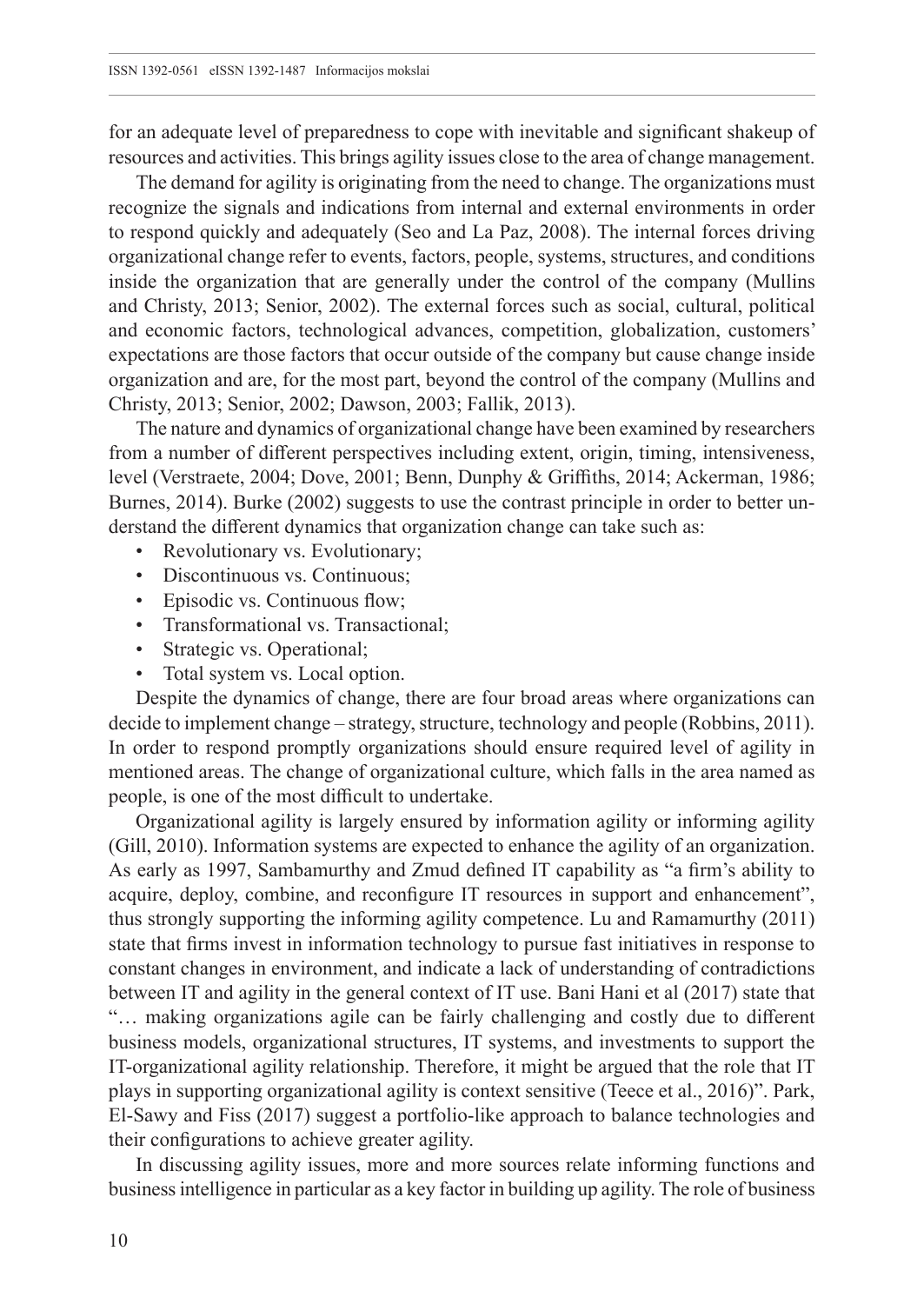intelligence, to our opinion, is of prime importance here because it provides the required insights on own activities and their environment. Such insights reach beyond the role of traditional information systems, providing essential functions of monitoring, early warning and decision support. So the agility of BI systems and activities may be defined as the capacity to maintain and reconfigure the portfolio of important informing competencies that provides maximum resiliency or scalability for future trends or opportunities.

## **2. Supportive and restrictive factors of agility at different levels**

One of the assumptions made in this initial research phase is that organizational agility, information agility and BI agility are tightly interconnected by the important role of informing activities, and factors important for one type of agility may be important for other types as well.

# *2.1. Organizational agility*

Organizational agility focuses on and is manifested by supporting organizational-level strategic tasks of sensing and responding to internal and external business events of environmental changes. It should happen in a timely manner in order to seize opportunities and handle threats effectively and efficiently; and learn from the experience to improve the competencies of the organization (Lee et al., 2015; Overby et al., 2006; Roberts & Grover, 2012). Appelbaum et al (2017), researching the area of profound organizational changes, have achieved several controversial conclusions:

- Major organizational change programs (Business process reengineering etc.) were deemed responsible for bringing companies into decline.
- However, many firms that went out of business had not undertaken any transformations.
- Inaction is perceived as a larger threat to business survival than transformation and reinvention.

The above implies that inaction or inability to change is seen as a greater risk than ambitious organizational change programs. To our opinion, although for sure there are numerous cases substantiating this point, each case should be looked at individually – organizational change programs are rather complicated undertakings, sensitive to many context issues. One unifying feature for companies facing changes is their preparedness and awareness for possible gains and losses.

The search for organizational agility creates some controversies and may require complicated tradeoffs. Tallon et al (2019) have pointed out that balancing agility with streamlined performance of IT operations requires difficult decisions. The trade-off between organizational reliability and agility was researched by Keller et al (2019) with observation that in certain cases reliability can undermine agility and vice versa. The agility requirements can be effectively confined to certain activity areas more exposed to turbulence as long as the architecture is designed in a pertinent way – and if it is supported by suitable organizational measures (Zimmer, 2012). Verheyen (2019), comparing industrial paradigm to agile paradigm, concluded that industrial organization does not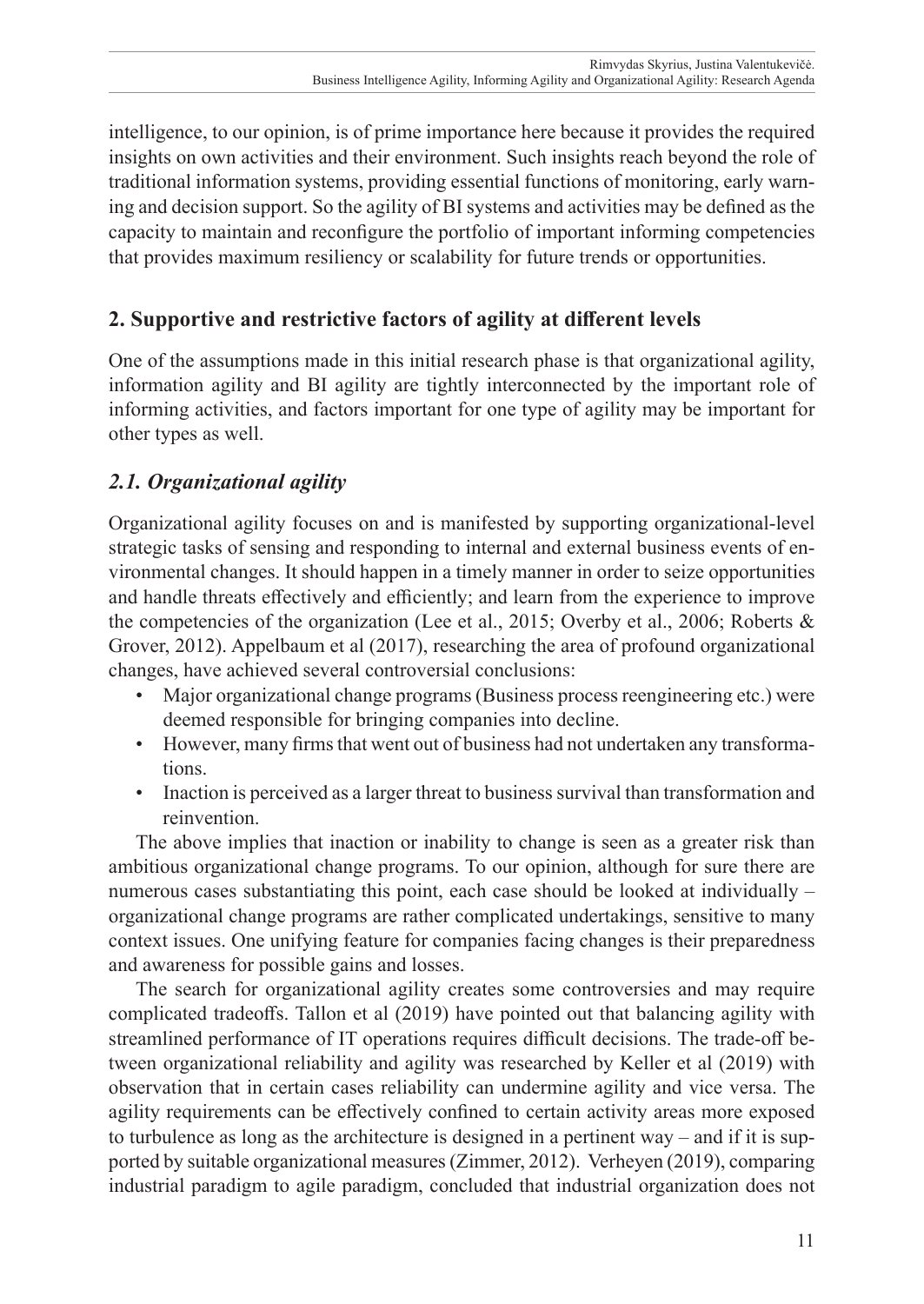allow much space for learning, error, and flux – features that are often mentioned in the context of organizational agility.

The earlier presented definition of organizational agility by Seo and La Paz (2008) points out the role of information and informing activities, and stresses the sensing of internal and external environment – a function that is mostly attributed to business intelligence. The importance of intelligence function is supported by Appelbaum et al (2017), who define one of the key aspects of organizational agility as the ability to sense environmental change and draw an appropriate response. Queiroz et al (2018) have stressed the importance of sensing of important changes in organization environment. Tallon et al (2019) supported this point, largely relating it to organizational culture.

Out of 16 components of agility, presented by Appelbaum et al (2017), 11 components deal with informing:

- 1. Wide-deep scanning.
- 2. Agile scoreboard.
- 3. Flexible assets and systems.
- 4. Rapid problem solving.
- 5. Rich information systems.
- 6. Agility benchmarking.
- 7. Deep customer insight.
- 8. Aligned suppliers.
- 9. Performing partnerships.
- 10.Rapid, able decision making.
- 11.Continuous learning.

This is not surprising, given that agility as a preparedness to respond properly and in a timely manner is impossible without adequate informing.

The dependence of organizational agility upon informing activities and information systems brings in its own risks. Seo and LaPaz (2008) have concentrated on what they have called the dark sides of information systems in their role of supporting organizational agility. Among the most prominent IS-related factors restricting organizational agility are: data overload; lack of integration between info sources and perception systems; overlaps and gaps; bad data quality; technology dependence; and rigid, inflexible IS infrastructure. The latter has been supported by Van Osterhout et al (2006) and Queiroz et al (2018).

Most of the above sources suggest that a set of core competencies as a base for organizational agility has to be identified, reinforced and extended. The summarized factors are presented in Table 1 further in this paragraph.

#### *2.2. Information agility*

The term "information agility" is much less often used, and while the role of information and informing is obvious in discussing agility issues, there are features of information management and information systems inside an organization that are the most important for agility. Tallon et al (2019), discussing the relations between organizational agility and information technology (and somehow circumventing the obvious component of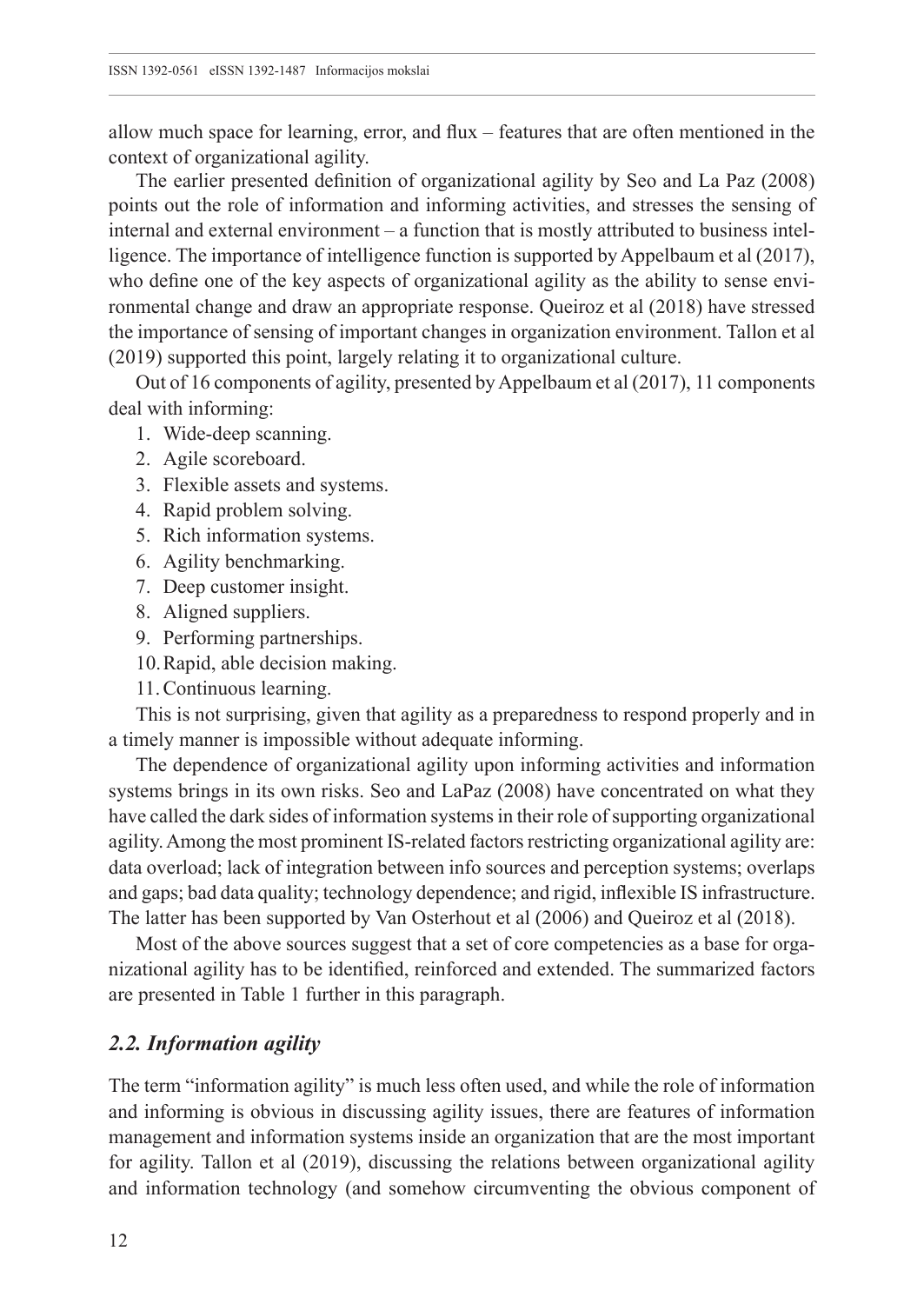information systems in otherwise brilliant paper), have examined numerous IT-driven enablers of organizational agility. While demonstrating the generally accepted view of IT use positively influencing organizational agility, they also pointed out that numerous IT-based factors exist that restrict organizational agility – e.g., information overload, IT dependence, or selective data censoring.

Oetringer (2018) has named important tools for organizational agility that relate almost exclusively to information management:

- A. Lessons learned from the past 15 years
- B. Solutions and mechanisms for handling situations such as having an environment that changes more quickly than the documentation can be updated.
- C. Single central repository through which employees can find relevant strategies, standards, service descriptions, lessons learned.
- D. Simple mechanisms and policies for decision making at best level and within boundaries

Imhoff and Pettit (2004) have stressed information silos as one of the key factors impairing information agility: "(business) activity is a complex, human network of specialized interactions where valuable data resides in pockets around the organization, often disconnected and sometimes lost in the rush to a new campaign". Seo and La Paz (2008), discussing the dark side of IS, have pointed out factors minimizing its risks, as well as the related tradeoffs:

- Standardization. Standardization of basic elements provides more flexibility at upper levels; too much standards bring rigidity. Component based design, modularity and SOA should help balance the standardization issue.
- Buying, leasing or outsourcing. Because of risks of losing capabilities it is hard to evaluate advantages and disadvantages before making the final decision.
- Management skills and individual agility. Hiring agile people might be not enough; proper organizational structure and culture are required.
- Organizational structure and culture. Certain types of culture encourage or suppress creativity, learning, re-aligning resources.

We have to note that regarding the above factors, the important principle in information agility and organizational agility might be simple processes that may be easily rearranged or relocated, and are hard to break. In addition, centralized solutions are often mentioned as less agile because of being more vulnerable and harder to recover.

Among other informing factors enabling organizational agility we can mention emergent coordination between business and IT executives (Liang et al., 2017); fast reaction and decisions (Appelbaum et al., 2017); smooth basic informing processes (Lee et al., 2015). Covering most of the issues listed above, Choo (2013) has proposed an umbrella term of "information culture", embracing the entirety of issues of information use in an organization as a part of organizational culture. Pamela Meyer (2015) has presented a framework for agility based on human interaction and other human factors: "... The agility shift means creating networks, structures, systems, and processes that support human interactions, rather than simply designing and implementing a system that enables mechanistic transactions. … Organizational agility depends on a strong culture." Summarizing the above, we can note a growing interest in cultural factors regarding organizational agility and informing activities in particular.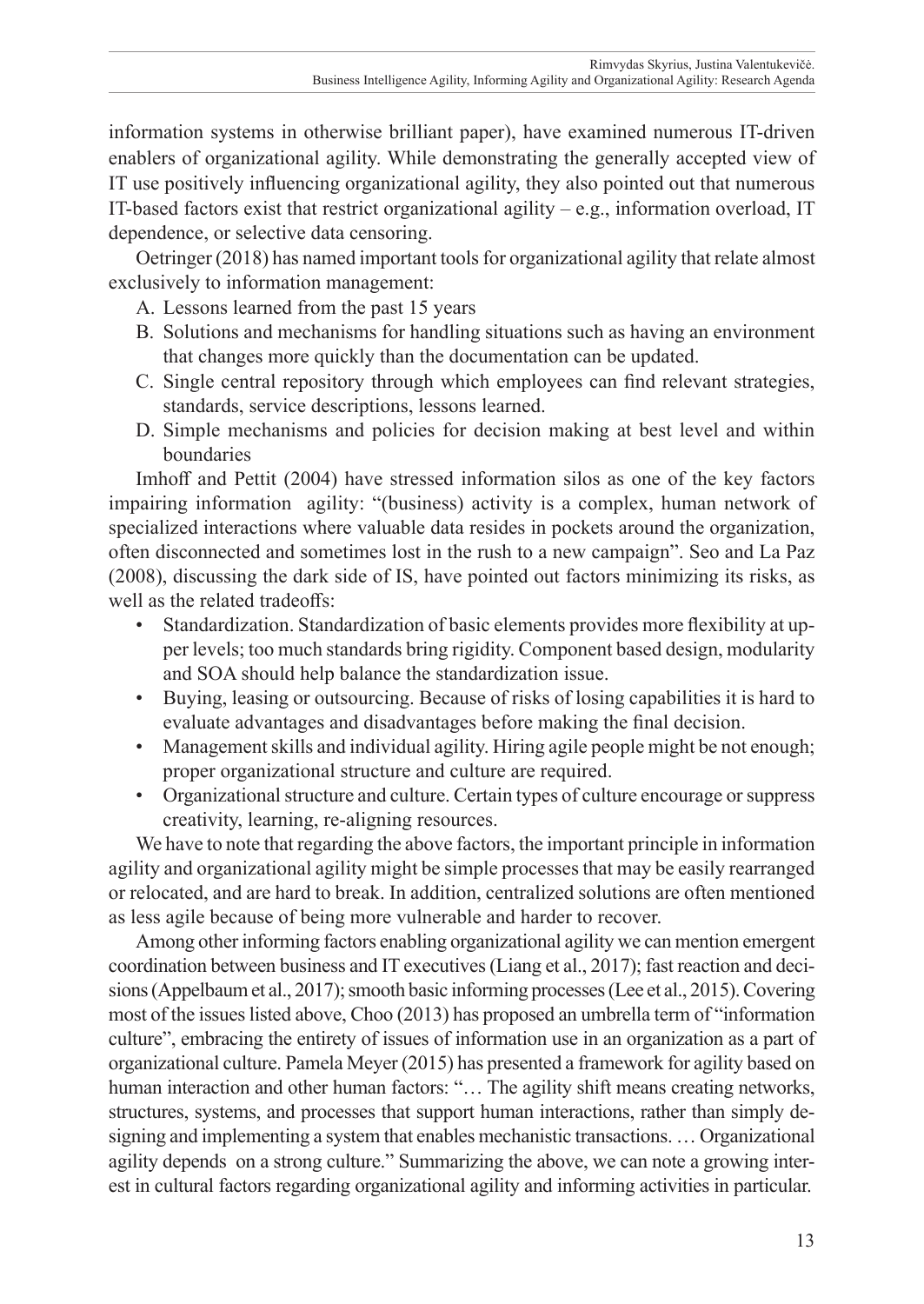## *2.3. BI agility*

Informing agility is executed mostly through: (a) general-purpose IS, like ERP systems, and (b) BI applications that are more insight-oriented and provide the potential of higher returns, but at the same time we assume that they are subject to more often changes. Chen and Siau (2012) have suggested to examine BI impact in a context of organizational agility, and estimated the use of BI as a significant antecedent of organizational agility. Kuilboer et al (2016) have examined BI capabilities as facilitators for organizational agility in operational, portfolio and strategic levels, and grouped BI tools into four capability groups: organizational memory, information integration, insight creation, and presentation.

The importance of environmental scanning, accentuated in many works on organizational agility, directly points at the need for powerful and agile BI. Discovering insights and responding needs a "degree of nimbleness that can't be achieved by hierarchical bureaucracies". If agility requirements are ignored and BI environment becomes rigid and cumbersome, this leads to isolated BI culture where BI users are looking for workaround solutions that result in 'shadow BI' structures. Such structures emerge spontaneously and, if isolated, lead to inconsistency, loss of standards and damaged trust in BI as a result.

According to Appelbaum et al (2017), to work around the rigidity of hierarchical structures and centralized decision making, alternative (horizontal, networked) organizational structures are required. The network structure allows rapid, flexible access to critical resources, capabilities and information. This aspect is very much in line with BI community that is shown to be a part of BI culture in earlier research by one of the authors (Skyrius et al., 2018), and confirms the importance of BI culture based on sharing insights and important information, building and strengthening the BI community.

There are contradictions related to developing or maintaining agile BI:

- From flexibility and creativity to governed stability and reliability;
- From few standards to many standards;
- From opportunity-oriented to survival-oriented notion of agility;
- From efficient and strained to slack but flexible (just-in-time versus just-in-case).

From technical perspective, centralized and highly standardized BI implementations can be reliable, ensure stability, efficiency and be governed, but they not meet agility requirements. On the other hand, self-service BI and information silos that empower business users are way more flexible and responsive to changing environment, but in the long term it might compromise reliability and connectivity as it is hard to govern and control. A balance between discipline (in the sense of adhering to defined rules, standards, and processes) and agility needs to be found – and the line between discipline and agility varies from context to context.

## *2.4. Summarizing and relations between factors*

In order to gain a better understanding of agile environment it is important to be aware of factors not only supporting agility but also the ones restricting it. The summary of factors supporting or restricting agility, detected in literature analysis, is presented in Table 1.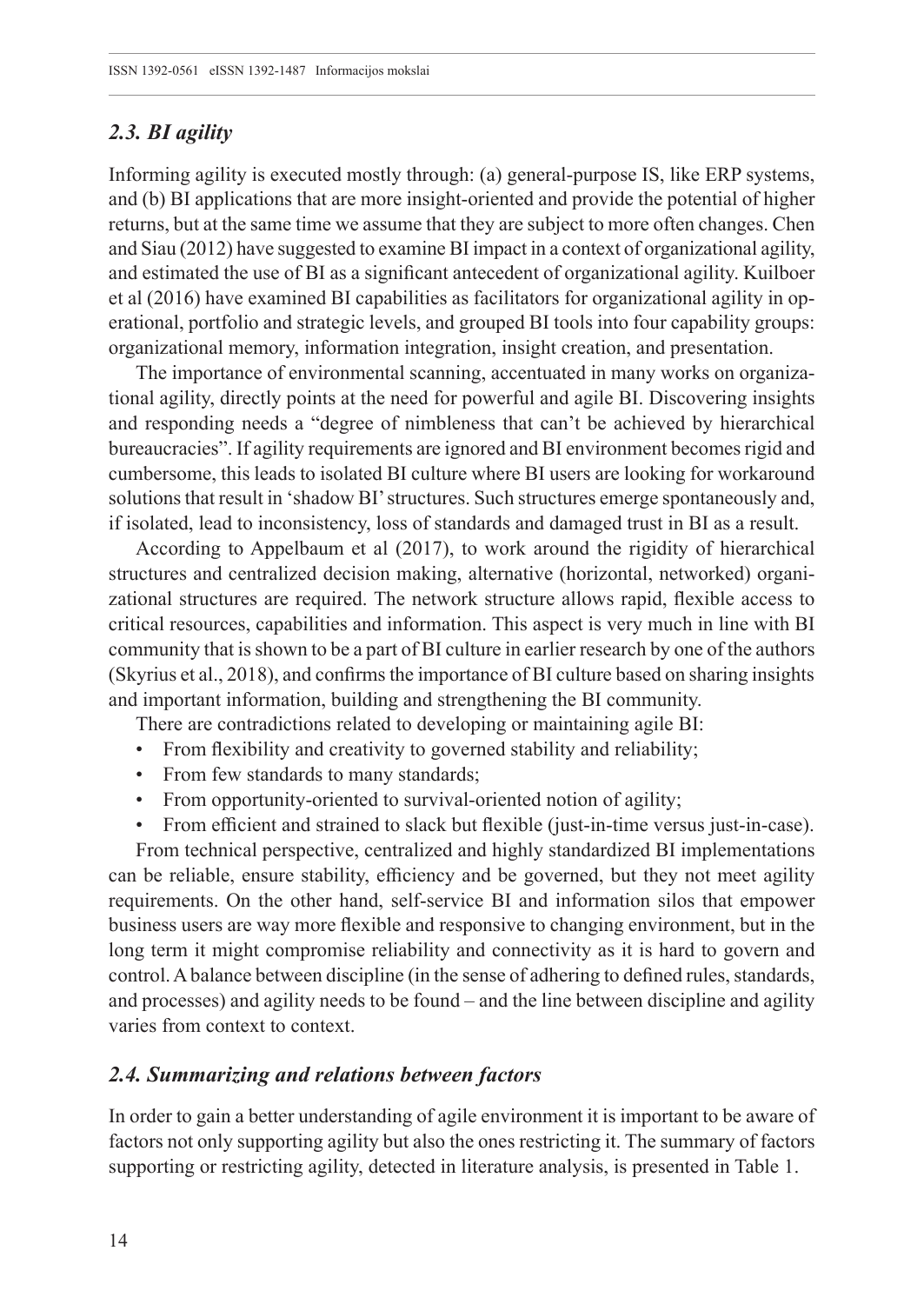|                                        | <b>Supporting factors</b>                                                                                                                                                                                                                                                                                                                                                                                                                                                                                                                                                                                                                                                                                                               | <b>Restricting factors</b>                                                                                                                                                                                                                                                                                                                                                                                                                                                       |
|----------------------------------------|-----------------------------------------------------------------------------------------------------------------------------------------------------------------------------------------------------------------------------------------------------------------------------------------------------------------------------------------------------------------------------------------------------------------------------------------------------------------------------------------------------------------------------------------------------------------------------------------------------------------------------------------------------------------------------------------------------------------------------------------|----------------------------------------------------------------------------------------------------------------------------------------------------------------------------------------------------------------------------------------------------------------------------------------------------------------------------------------------------------------------------------------------------------------------------------------------------------------------------------|
| Organizational<br>agility              | Agile organizational culture - flexible,<br>creative, error-tolerant (Linders, 2013;<br>Bateman and Snell, 2012; Tallon et al.,<br>2019)<br>Timely detection of important events<br>and cues (Lee et al., 2015; Overby et al.,<br>2006; Roberts & Grover, 2012; Seo and<br>LaPaz, 2008; Appelbaum et al., 2017;<br>Tallon et al., 2019; Chen and Siau, 2012)<br>Rapid learning (Appelbaum et al., 2017;<br>Oetringer, 2018)<br>Fast decisions (Appelbaum et al., 2017;<br>Queiroz et al., 2018)<br>The ability to renew competences accor-<br>ding to changing environments (Knabke<br>and Olbrich, 2016)<br>Mature BI capabilities (Watson and Wi-<br>xom, 2007)<br>Identification of core competencies (Bate-<br>man and Snell, 2012) | Rigid, conservative organizational<br>culture (Bateman and Snell, 2012)<br>Industrial organization (Verheyen,<br>2019)<br>Information overload for decision<br>makers (Seo and LaPaz, 2008)<br>Lack of integration between informa-<br>tion sources and perception systems<br>(Seo and LaPaz, 2008)<br>Variety of IT systems (Bani Hani et<br>al., 2017)<br>Inflexible IT systems (Van Oosterhout<br>et al., 2006; Queiroz et al., 2018)<br>Large organization size (Daft, 2001) |
| Informing or<br>information<br>agility | Agile informing culture (Choo, 2013)<br>Emergent coordination (Liang et al.,<br>2017)<br>Removal of departmental information<br>silos (Imhoff and Pettit, 2004)<br>Flexible IT infrastructure (Appelbaum et<br>al., 2017)<br>Clear, rational and well-defined basic in-<br>forming processes - reporting, KPI (Lee<br>et al., 2015; Oetringer, 2018)<br>Enterprise-wide information sharing (Li-<br>ang et al., 2017)<br>Capability to reconfigure IT resources<br>(Sambamurthy and Zmud, 1997)<br>Dynamic nature of BI (Mayer and<br>Schaper, 2010; Zimmer et al., 2012)                                                                                                                                                               | Messy, chaotic IS strategy (Lu and<br>Ramamurthy, 2011; Seo and LaPaz,<br>2008)<br>Bad data quality (Seo and LaPaz,<br>2008)<br>Departmental information silos<br>(Imhoff and Pettit, 2004; Tallon et al.,<br>2019)                                                                                                                                                                                                                                                              |
| BI agility                             | Agile BI culture (Bateman and Snell,<br>2012)<br>Network structure (Appelbaum et al.,<br>2017)<br>Information and insight sharing (Skyrius<br>et al., 2018)<br>Lessons and experience (Oetringer, 2018)<br>Community of experts/analysts (Appel-<br>baum et al., 2017)                                                                                                                                                                                                                                                                                                                                                                                                                                                                  | Rigid standards (Seo and LaPaz,<br>2008; Tallon et al., 2019)<br>Information overload (Tallon et al.,<br>2019)                                                                                                                                                                                                                                                                                                                                                                   |

Table 1. **Factors supporting or restricting agility**

Source: authors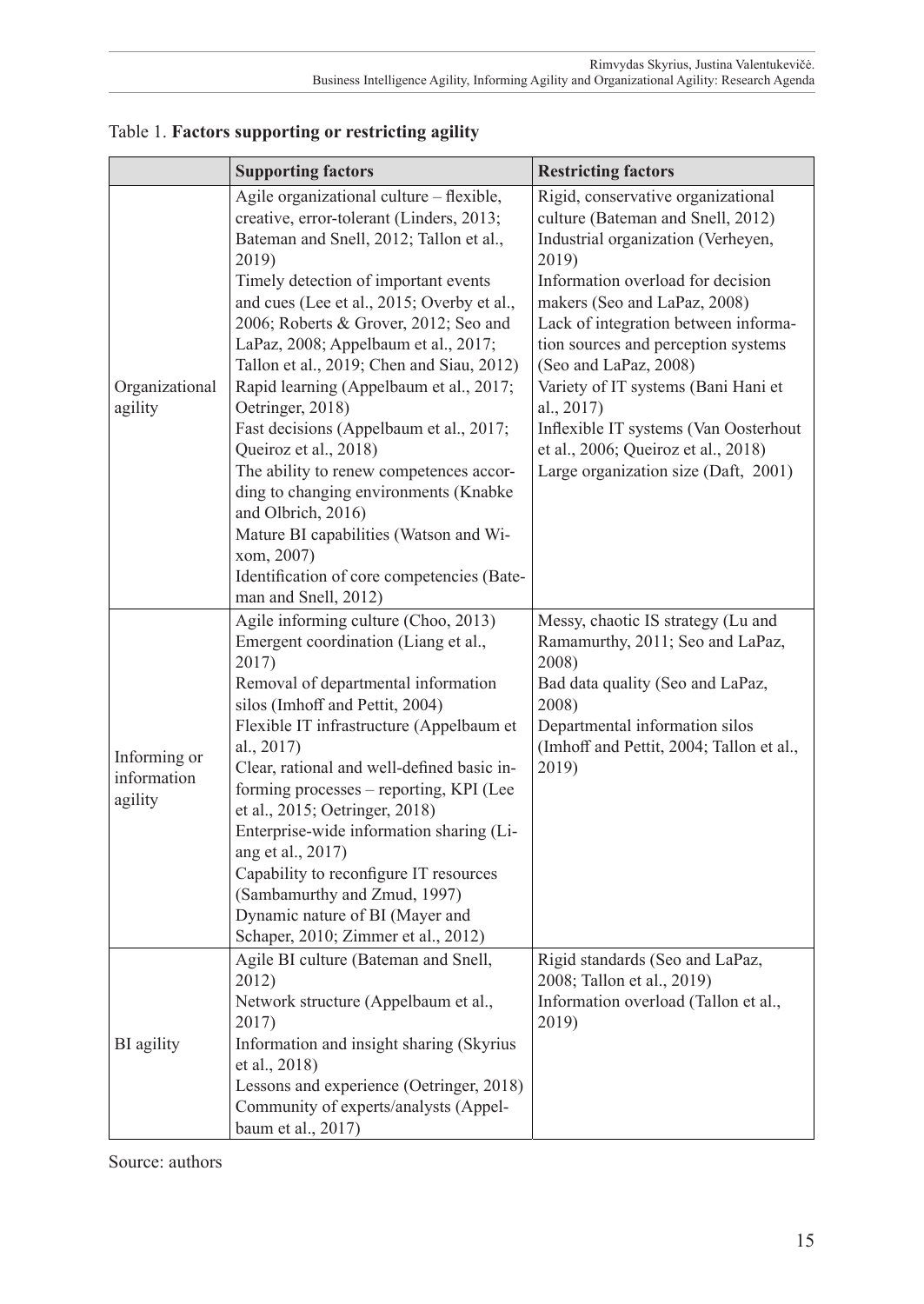From the data in the above table we can see that there is a significant set of informationrelated factors influencing organizational agility, both at the levels of general informing functions (information agility) and BI functions (BI agility). Some of the factors are recognized as technical or 'hard' qualities (e.g., solution architecture), and the others are human related or 'soft' ones (e.g., culture). In the terms of organizational preparedness for changes, BI activities are expected to support it by providing the required monitoring and sensing of the environment, so it is easy to assume that agile BI will maintain its key competencies for longer time with required levels of performance. We may also infer that organizations with flatter structures and less rigid hierarchies possess a type of climate that is more supportive for agility.

#### **3. Influences between the levels of agility**

As shown before, organizational agility is largely based on information and informing; information serves as a unifying medium that allows to follow and coordinate all activities in their entirety. Thus, a non-agile BI will impair organizational agility through nonagile informing. While part of the informing entities, e.g., ERP systems, carry permanent informing functions, it is the unexpected events and changes that test the preparedness of organization to react. As BI functions aim to serve this non-routine part of information needs, BI agility as preparedness to reconfigure its competencies and assets in changing situations is of prime importance. For BI agility, BI culture is important because of its role in supporting or restricting development of BI capabilities to match the changing environment and growing experience.

In the face of the organizational challenges brought by the digital revolution we are seeing the paradigm shift from organizations being treated as machines to organizations understood as living organisms (Bateman  $\&$  Snell, 2012). This organic system is driven by human interactions and behaviors that are in their own turn conditioned by culture, which plays an important role in organizational agility.

#### *3.1. Organizational agility through culture*

Since organizational agility is being recognized as an important determinant of organization success, it is important to specify what factors enable agility. In an extensive literature review on organizational agility by Tallon et al. (2019), the antecedents or enablers of agility can be subdivided into four general categories: technological, behavioral, organizational / structural, and environmental.

The culture, which falls under behavior category, is one of the essential drivers for change and is core of every organization with linkages to leadership, behaviors, org structure, processes, policies. Together with information, culture plays important role in enabling organizational agility. Chiavenato (1999) addresses the importance of organizational culture by stating that it represents the perception of managers and workers and reflects the predominant mentality at the organization. To our opinion, one of the most accurate definitions of organizational culture comes from Schein (2016) who describes it as: the accumulated shared learning of the group as it solves its problems of external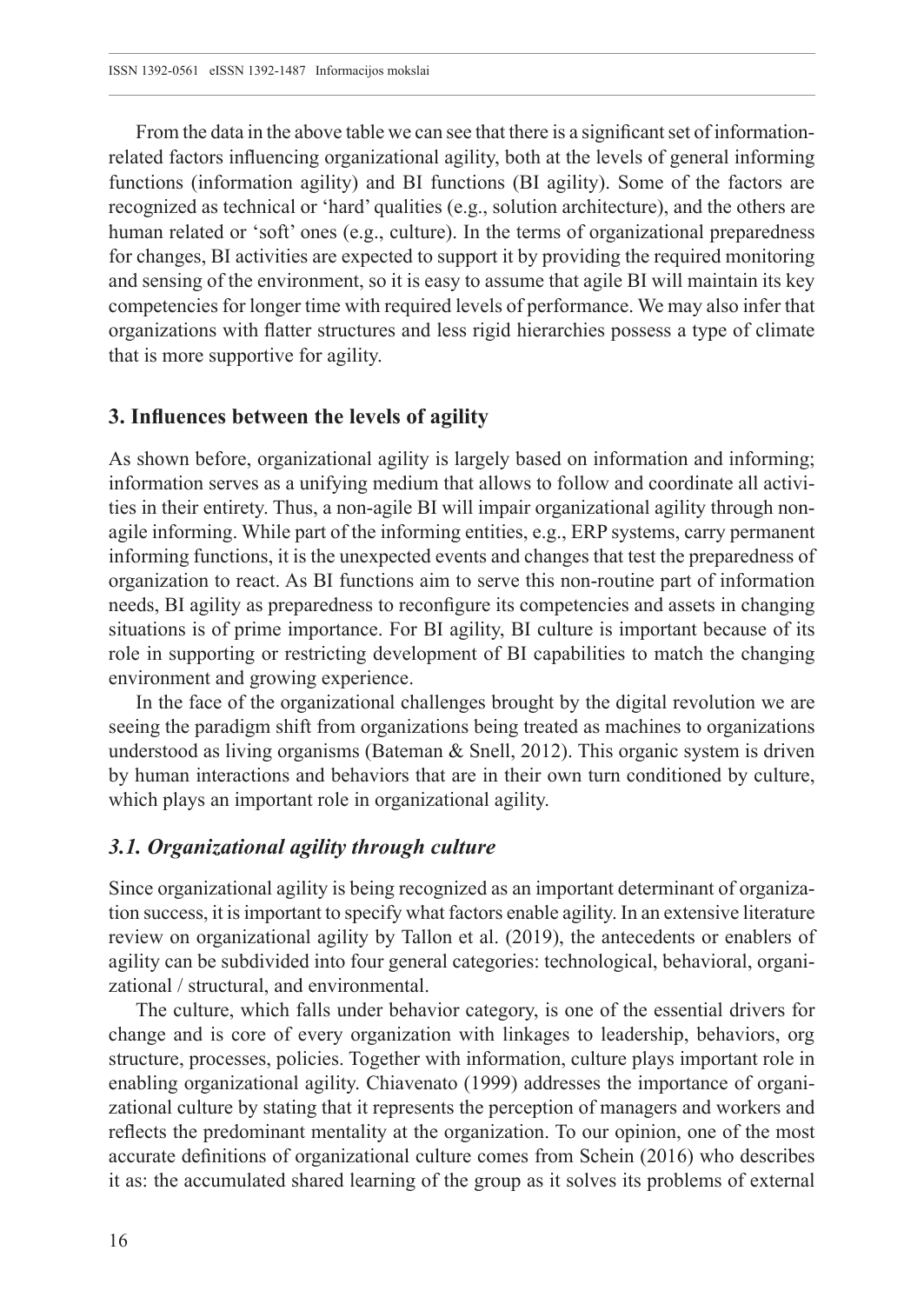adaptation and internal integration. This accumulated learning is a pattern or system of beliefs, values, and behavioral norms that come to be taken for granted as basic assumptions and eventually drop out of awareness.

The kinds of cultures that enable greater agility is being rooted in people focused attributes such as autonomy, empowerment, collaboration. It is about creating an environment that is underpinned by values, behaviours and practices which enable organisations, teams and individuals to be more adaptive, flexible, innovative and resilient when dealing with complexity, uncertainty and change (Gogate, 2017).

In various sources authors often stress that agile is more culture than process (Denning, 2010). Agile culture is often associated with the following characteristics (Kulak and Li, 2017; Hesselberg, 2019; Spayd, 2010; Appelo, 2010):

- Shared sense of purpose;
- Servant leadership;
- Self-organizing and empowered teams;
- Collaboration and communication;
- Rapid iteration and experimentation;
- Continuous improvement and learning;
- Learning from failure;
- Willingness to share knowledge;
- Trust and transparency;
- Value driven.

At the core of agile culture is acceptance that this kind of culture should always be learning, developing and evolving so an end goal should never be reached.

## *3.2. Relation of organizational and BI cultures*

The organizational culture corresponds to the values and beliefs of the company's staff, and it guides their behavior. A simpler definition of organizational culture is given by Johnson (1999): 'the way we do things around here'. Hence, the organizational culture influences how the company operates, including the ways of work with information and informing processes – also identified by researchers as information culture. The information culture is a part of organizational culture that is concerned with the assumptions, values, and norms that people have about creating, sharing, using information (Choo, 2013). This is leading to BI culture which supports the complex part of information needs scale intended to satisfy the needs for insights and decision support that arise from important and possibly costly issues (Skyrius et al., 2018).

If an organization is characterized as agile, this culture will reflect in the way company works with information and use BI applications to gain better insights. While BI capabilities are associated with higher organizational agility, it is equally important that managers promote a culture of calculated risk taking in order that employees have a way to test their ideas without fear of failure or retribution from superiors.

From a different angle, there is a need to be aware of certain cultural norms to be avoided as those that limit the value of BI. An example would be the culture of caution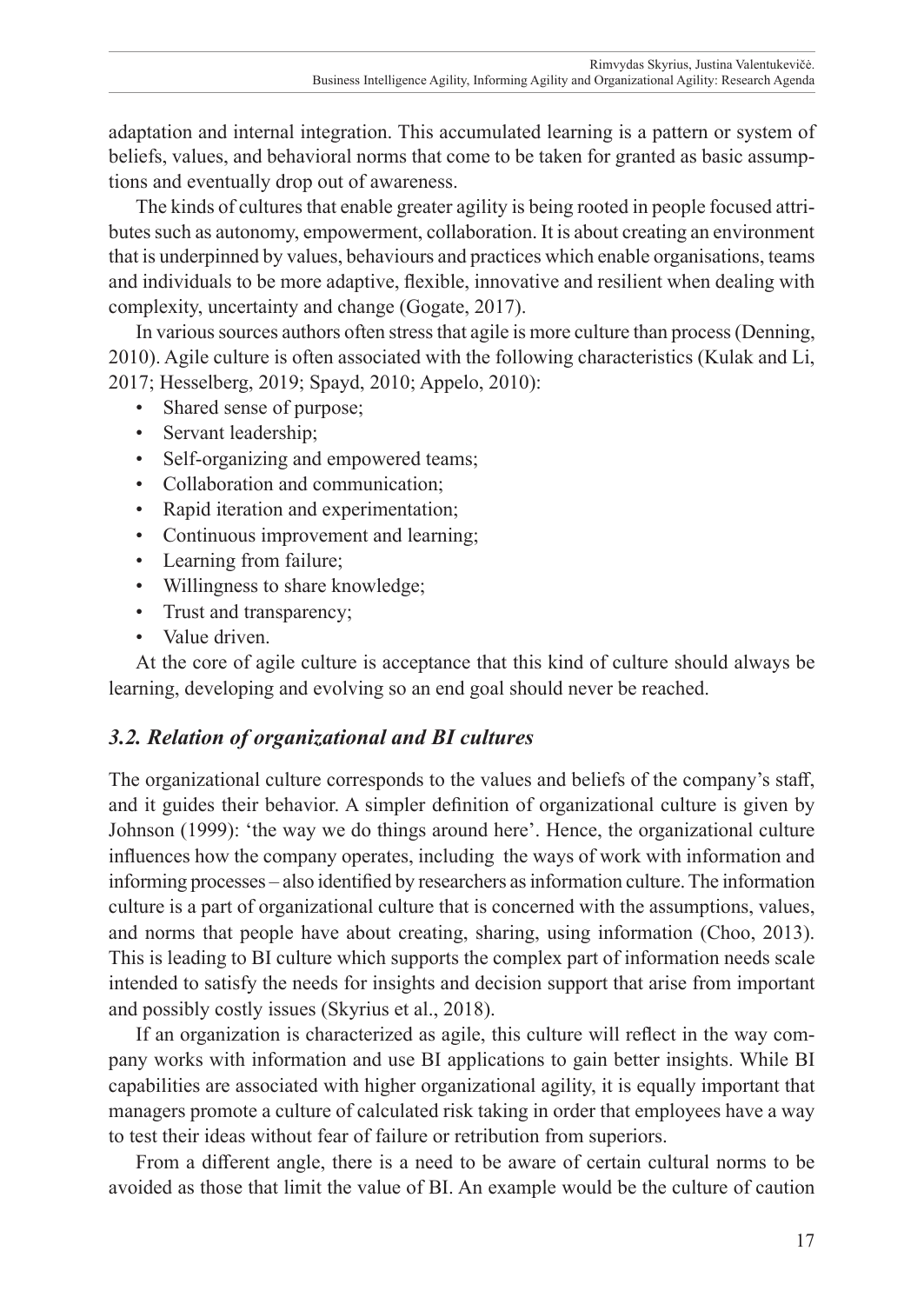that might block the sharing of BI insights. In order to gain most value of BI, the culture of transparency and openness is required and in the organization where those values are discouraged, BI won't be working properly since BI implementation might discover difficult truths about the organization.

Bateman and Snell (2012), discussing features of agile organization that are related to IS, BI, or informing activities in general, have defined organic structure that is more agile than mechanistic organization structure, and defined some important cultural features of such structure:

- 1. Jobholders have broader responsibilities that change as need arises.
- 2. Communication occurs through advice & information rather than orders & instructions.
- 3. Decision making and influence are decentralized and informal.
- 4. Expertise highly valued.
- 5. Jobholders have to balance judgment and evidence based on hard data.
- 6. Obedience to authority less important than commitment to the organizational goals.
- 7. Employees more interdependent, relate more informally & personally

To sum up, BI culture is not isolated, it depends on / is part of organizational culture which drives informing standards and use of valuable insights.

## *3.3. BI culture impact on BI agility*

The agility is recognized as one of the key success criteria for a BI solution. Baars and Zimmer (2013) suggest to define BI agility as the ability to efficiently and quickly react to changes in foreseen or unforeseen requirements based on structural and behavioral characteristics of the BI system as well as anticipating change proactively. Since the behavior characteristics are driven by culture, we can state that BI culture is expected to have impact on BI agility. BI agility is especially being fostered by the following culture related aspects:

Tolerance for experimentation and mistakes (Marchand and Peppard, 2013);

- The horizontal BI community of analysts and insight builders throughout the organization (Hallikainen et al., 2012);
- Communication and sharing of information (Davies, 2004; Kiron and Shockley, 2011);
- Availability of prior experience and lessons learned (Marchand et al., 2001);
- Balanced IT governance with the required level of essential common standards and self-service environments that support the agility and flexibility (Zimmer et al., 2012).

Discovering insights and responding needs a "degree of nimbleness that can't be achieved by hierarchical bureaucracies" (Appelbaum et al., 2017). To work around the rigidity of hierarchical structures and centralized decision making, alternative (horizontal, networked) organizational structures are required. Agile way of working promotes horizontal communities of subject matter experts - in BI context, the existence of intelligence community is one of the key factors to support agile BI culture.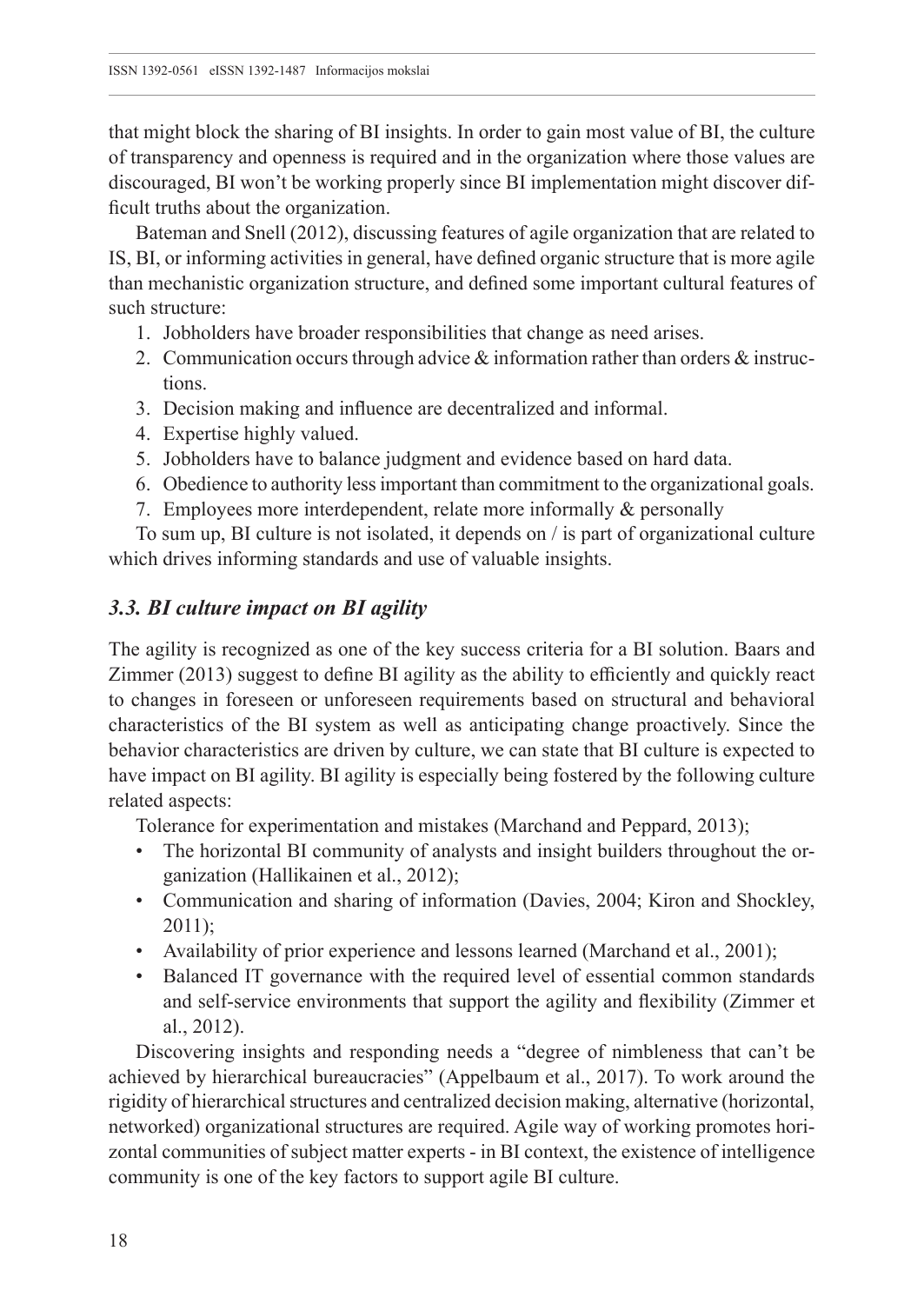## *3.4. Organizational agility through BI agility*

Many sources directly relate organizational agility to sense and response capabilities that are the very focus of BI systems (Park et al., 2017; Lee et al., 2015; Chen et al., 2014; Overby et al., 2006). Although BI cannot make decisions or execute organizational changes itself, its role in sensing and decision support is indisputable. The sensing task includes such activities as acquiring a vast amount of data from various sources about events of environmental change and processing raw signals to turn data into information and knowledge, and eventually into actionable insights (El Sawy, 1985). This task initiates decision making and acting tasks – response. The response task often requires decision makers to access the history of previous decisions – BI can serve here as well. A cycle of these tasks is also an organizational learning process, which creates new knowledge of environmental change and commands organizations to adjust or replace extant knowledge and rules (Park et al., 2017).

Seo and LaPaz (2008) have structured the basic logic of organizational agility into several components:

- **• Perception** senses changes in the environment. The role of IS here is to capture sufficient amounts of relevant data.
- **• Processing** filtering and processing raw signals to accurate information; intelligence and analytics functions belong here.
- **Responding** is an organizational pro- or re-action to the signals. Decision makers have to access the history of previous decisions.
- **• Aligning** is related to changes in objectives and processes that affect the needs for sensing, processing and responding to the new signals. The new information needs clearly require changes in intelligence setup.
- **• Learning** is an ability to build on experience.
- **• Competency development** comprises knowledge and experience.



Figure 1. **Agile organization process loop and supporting BI capabilities (source: authors)**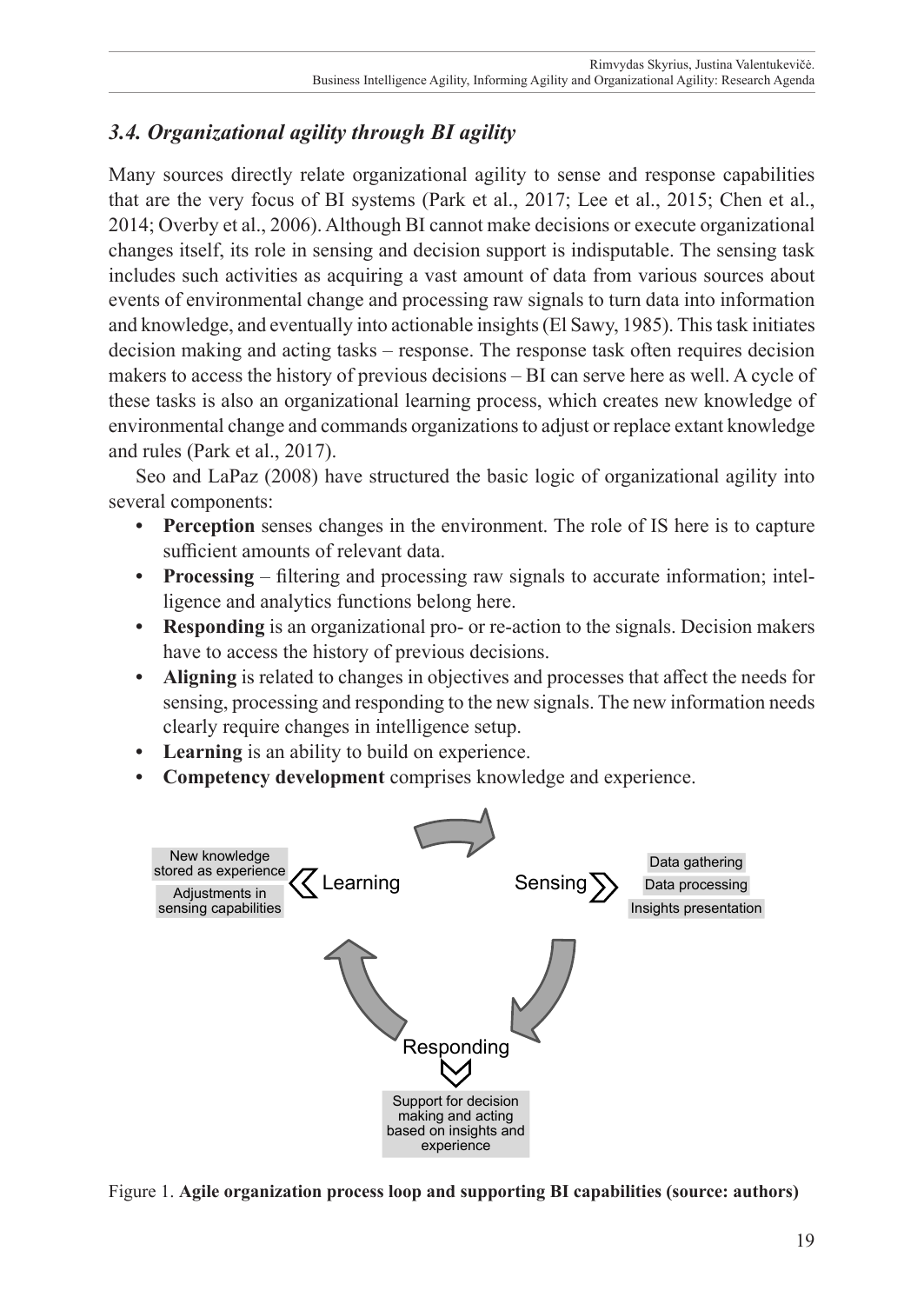The above process is clearly of a cyclical nature, and its functions are largely based on informing activities that remind other cyclical informing processes – decision making, business intelligence, organizational learning and others, usually attributed to the area of sophisticated informing activities. The changes in business objectives and processes affect the needs for sensing, processing and responding to the new signals. BI capabilities support not only organizational reactive responses to environmental changes, but also proactive enhancements to foresee opportunities or threats (Zimmer et al., 2012). The agile organization process loop with links to supporting BI capabilities is shown in Figure 1.

An analysis of published sources in AIS's "basket of eight" journals, performed by Knabke and Olbrich (2016), produced several main dynamic capabilities related to BI use: adoption of BI assets, market understanding and intimacy, and supporting business operations. The adoption of BI assets aims at effective use of BI technology potential supporting the other two capabilities: market understanding and intimacy leverages the information and insights about external environment, and supporting business operations is an inward-oriented capability focused on principal internal processes.

BI dynamics are largely determined by the dynamics of business needs (Mayer and Schaper, 2010). While similar conclusions might be drawn for other systems as well, the domain of BI is disproportionally affected because of its heavily data-centered nature and because subject to managerial decision making are not only factual changes but also potential ones. A consequence of this is the requirement that the BI systems, their design, and their development processes have to become agile too, as a change in the business environment will inevitably entail changes in the relevant data fallout (Zimmer et al., 2012). If BI is not adapting constantly, the support for organizational agility will be limited and even restricting.

As well, organizations differ in the extent to which their BI capabilities support agility based on maturity of BI usage (Watson & Wixom, 2007). The organizations with nonintegrated data, high data latency, Excel-based analytics, and little appreciation for information-based decision making are unlikely to be agile. In such cases, the principal BI function of developing an encompassing view of the environment and sensing important changes becomes rather complicated.

#### **4. Assumptions**

Having summarized the available research on organizational and BI agility issues, we may note the relative importance of cultural factors for the development of agile competencies. The possible research model could be of the following structure (Figure 2).

Several assumptions are reflected here regarding influences between the components. Firstly, organizational agility, as many sources indicate, largely depends upon organizational culture – rigid, conservative or complacent cultures contain significant inertia, whereas fluid, less formal cultures accept changes as a permanent part of their activities. Secondly, BI culture is part of the organizational culture, and leverages its potential accordingly, in the boundaries set by organizational culture. Thirdly, BI culture defines the potential of BI agility by supporting or restricting flexibility, network communities and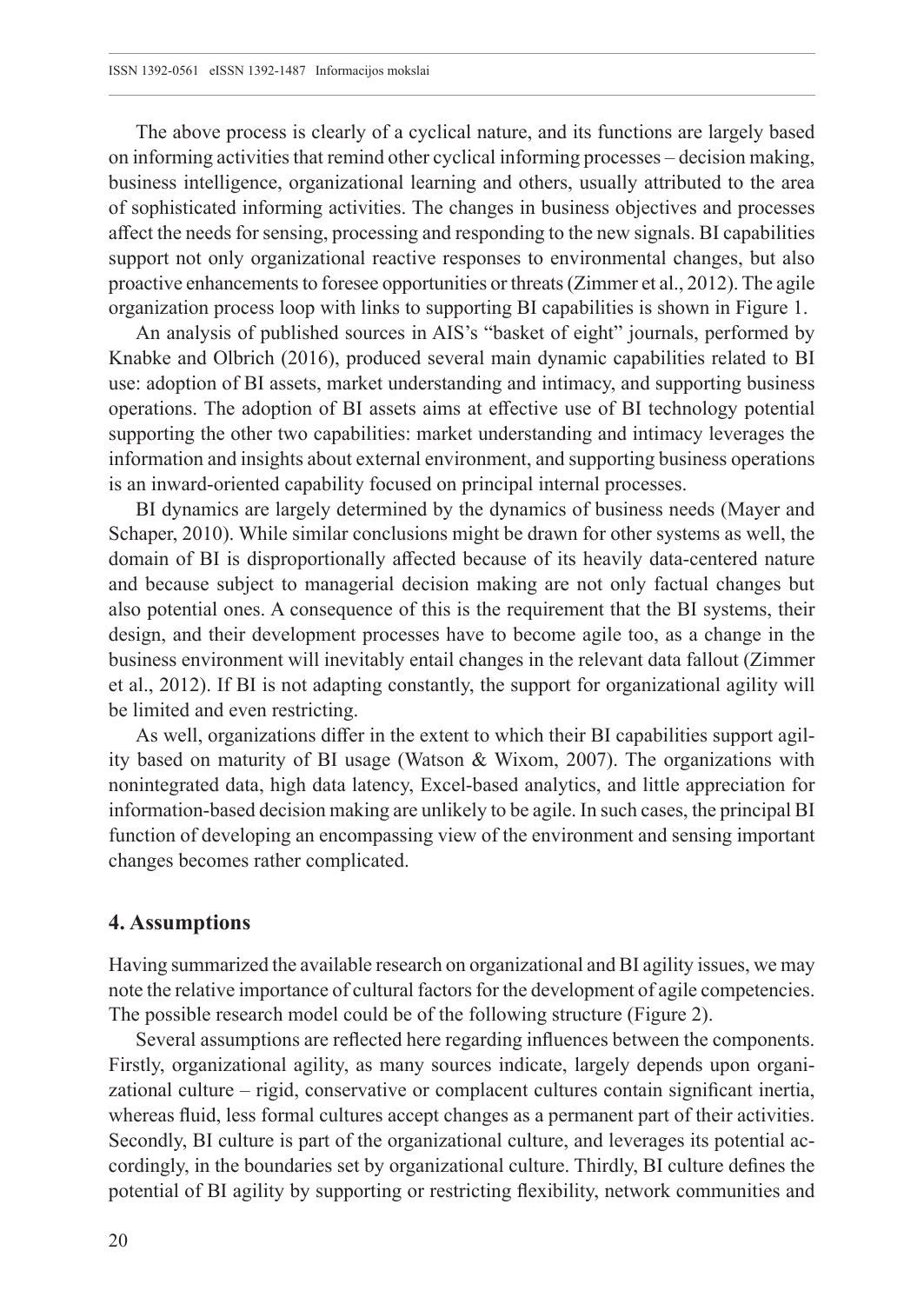open-minded approaches that support necessary changes with less friction. And finally, to the extent that organizational agility is significantly influenced by informing functions, agile BI is an important precondition for agile organization. Functions like effective monitoring of internal and external environment, sensing important signals and minimizing the probability of missing important cues are of vital importance to organizational agility. The more detailed investigation of the above dependencies is the research task that the authors of this paper are to undertake.



Figure 2. **Research model (source: authors)**

## **4. Conclusions**

While the importance of agility in a business organization is obvious, the dominating informational nature of many factors affecting this agility raises important questions about the role of informing processes. One of the central roles in assuring organizational agility has to be assigned to BI activities, since their principal task is to monitor the environment and sense important issues with subsequent support for well-informed responses. The importance of managerial and especially cultural factors for the role of informing in building up agility competencies is evident, as well as their under-researched nature. The technology factors of agile informing that create preconditions for organizational agility, to our opinion, are much more researched and evaluated than their human and managerial counterparts. Consequently, there is a need for consistent research approach in favor of the less researched human and managerial factors. The upcoming research is going to account for increasingly dynamic nature of business activities, focus on the role of informing and intelligence functions and the factors of cultural environment in an organization that support or impair agility competencies. The principal research question would aim at the definition of a set of human and managerial factors influencing organizational agility, and the proposed initial research model should serve as a starting point to plan, guide and conduct the discovery process.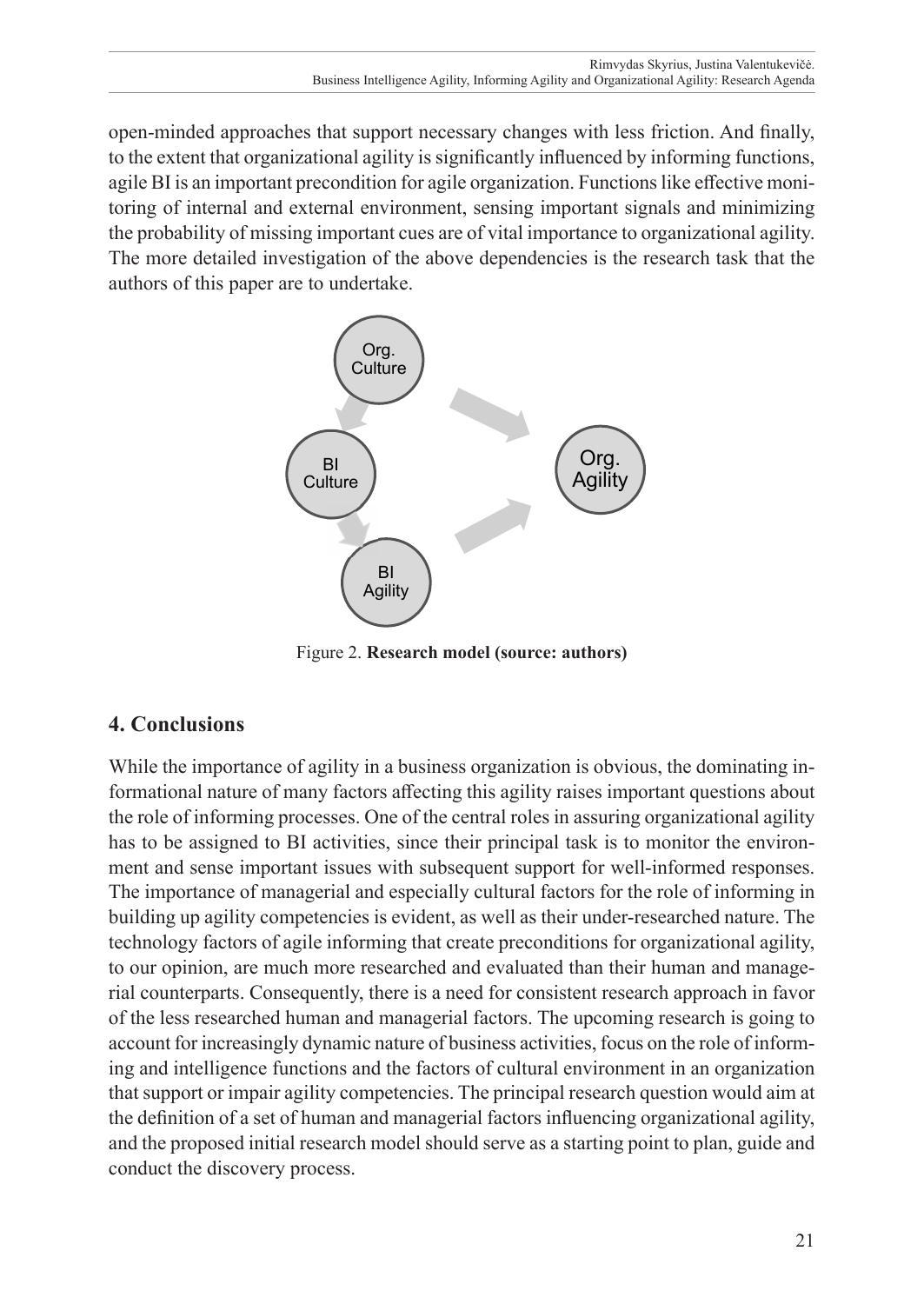#### **References**

ACKERMAN, L. S. (1986). Development, transition or transformation: the question of change in organizations. *OD Practitioner*, 18(4), p. 1-9.

AMOS, J. (1998). *Transformation to Agility: Manufacturing in the Marketplace of Unanticipated Change.* New York: Garland. ISBN: 1138986011.

APPELBAUM, S.; CALLA, R.; DESAUTELS, D.; HASAN, L. (2017). *The challenges of organizational agility (part 1).* Industrial and Commercial Training, 49(1), p. 6–14.

APPELO, J. (2010). *Management 3.0: Leading Agile Developers, Developing Agile Leaders.* Boston: Pearson Education. ISBN: 978-0-321-71247-9.

BAARS, H.; ZIMMER, M. (2013). *A Classification for Business Intelligence Agility Indicators.* European Conference on Information Systems (ECIS), Utrecht, Completed Research, p 63.

BANI HANI, I.; DENIZ, S.; CARLSSON, S. (2017). *Enabling Organizational Agility Through Self-Service Business Intelligence: the case of a digital marketplace.* The Pacific Asia Conference on Information Systems (PACIS). P. 148.

BATEMAN, T.; SNELL, S. (2012). *Management: Leading & Collaborating in the Competitive World*. 10th edition. New York: McGraw-Hill Education. ISBN: 1259546942.

BENN, S.; DUNPHY, D.; GRIFFITHS, A. (2014). *Organizational change for corporate sustainability*. 3rd Edition. New York: Routledge. ISBN: 041569549X.

BURKE, W. W. (2002). *Foundations for organizational science. Organization change: Theory and practice*. 1st edition. Thousand oaks: Sage Publications, Inc. ISBN: 0761914838.

BURNES, B. (2014). *Managing Change: A Strategic Approach to Organizational Dynamics*. 6th edition. Harlow: Pearson Education Limited. ISBN: 027377896X.

CHEN, X.; SIAU, K. (2012). *Effect of Business Intelligence and IT Infrastructure Flexibility on Organizational Agility*. Proceedings of the 33rd International Conference on Information Systems (ICIS), Orlando, p. 1–19.

CHEN, Y.; WANG, Y.; NEVO, S.; JIN, J.; WANG, L.; CHOW, W. S. (2014). *IT Capability and Organizational Performance: The Roles of Business Process Agility and Environmental Factors*. European Journal of Information Systems, 23(3), p. 326–342.

CHIAVENATO, I. (1999). *Administration in the new times*. 2nd Edition. Rio de Janeiro: Campus Ed. ISBN: 1456256629.

CHOO, C. W. (2013). *Information culture and organizational effectiveness.* International Journal of Information Management, 33(5), p. 775–779.

DAFT, R. L. (2001) *Organization theory and design*. 7th edition. Cincinnati, OH: South Western College Publishing.

DAVIES, Ph. (2004). *Intelligence culture and intelligence failure in Britain and the United States.* Cambridge Review of International Affairs, 17(3), p. 495–520.

DAWSON, P. (1994). *Organizational change: A processual approach*. London: Paul Chapman Publishing. ISBN: 1-85396-237-6.

DENNING, S. (2010). *The Leader's Guide to Radical Management: Reinventing the Workplace for the 21st Century.* San Francisco: Jossey-Bass. ISBN: 9780470548684.

DOVE, R. (2001). *Response Ability: The Language, Structure, and Culture of the Agile Enterprise*. New York: John Wiley & Sons Inc. ISBN: 9780471150794.

EL SAWY, O. A. (1985). *Personal Information Systems for Strategic Scanning in Turbulent Environments: Can the CEO Go On-Line?* MIS Quarterly, 9(1), p. 53–60.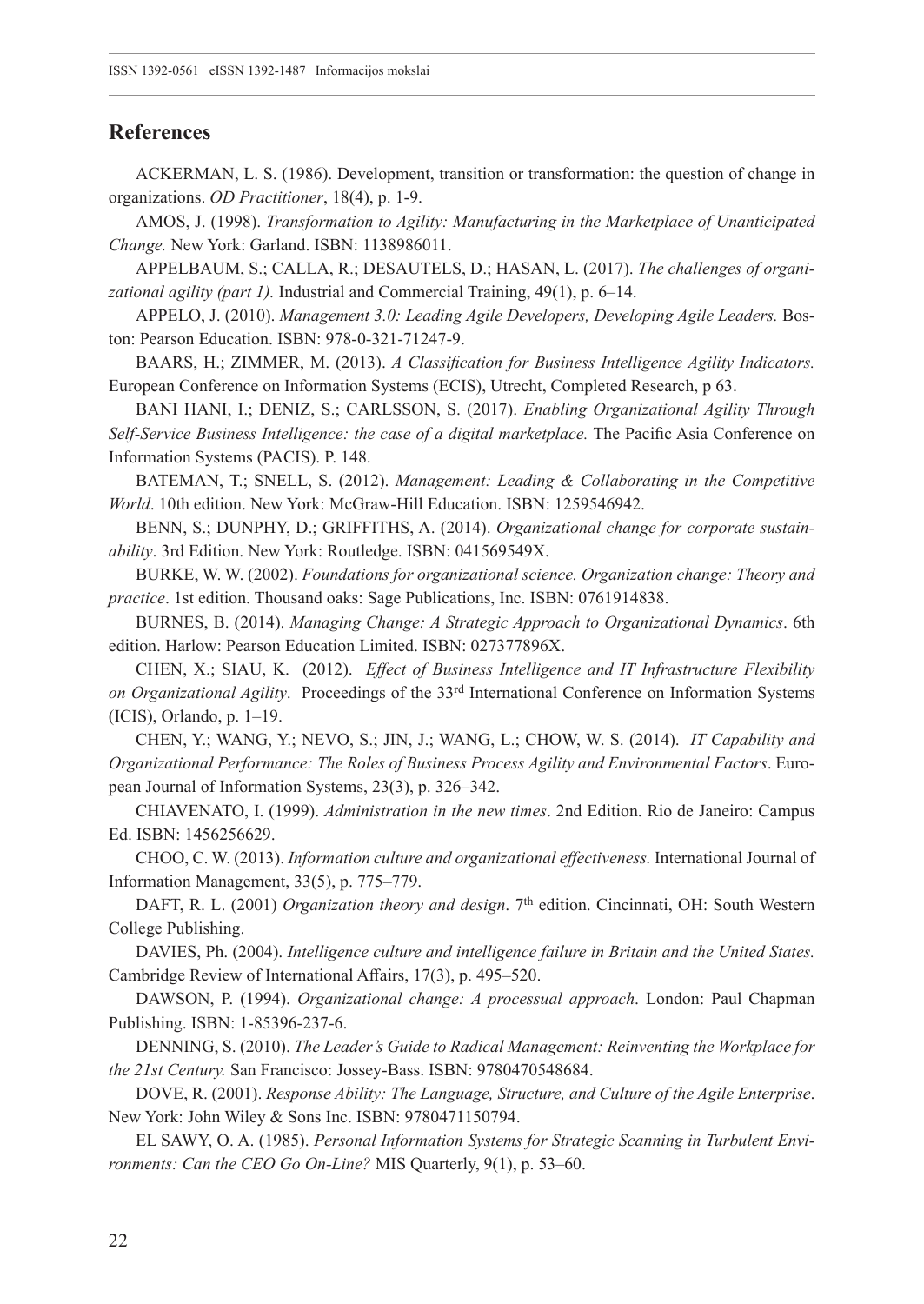FALLIK, F. (2013). *Managing organizational change*. London: Routledge. ISBN: 9780203544884.

GILL, T. G. (2010). *Informing business: Research and education on a rugged landscape*. Santa Rosa: Informing Science Press. ISBN: 193288629X.

GOGATE, P. (2017). *Towards an Agile Culture – Agile Culture and Leadership* [online]. Agile Business Consortium. [viewed 2020-03-02]. Available from <<agilebusiness.com>>.

GOLDMAN, S. L.; NAGEL, R. N.; PREISS, K. (1995). *Agile Competitors and Virtual Organizations: Strategies for Enriching the Customer*. New York: Van Nostrand Reinhold. ISBN: 9780471286509.

HALLIKAINEN, P.; MERISALO-RANTANEN, H.; SYVANIEMI, A.; OLIVERA, M. (2012). *From home-made to strategy-enabling business intelligence: The transformational journey of a retail organization.* Proceedings of ECIS 2012, Barcelona. P. 28.

HESSELBERG, J. (2019). *Unlocking Agility: An Insider's Guide to Agile Enterprise Transformation*. Boston: Addison-Wesley. ISBN: 0134542843.

IMHOFF, C.; PETTIT, R. (2004). *The Critical Shift to Flexible Business Intelligence: What Every Marketer Wants – And Needs – From Technology*. An Intelligent Solutions White Paper by Intelligent Solutions, Inc.

IMHOFF, C.; RAY, P. (2004). *The Critical Shift to Flexible Business Intelligence: What Every Marketer Wants – And Needs – From Technology [online]*. [viewed 2020-03-02]. Available from <[http://](http://www.intelligentsolutions.com) [www.intelligentsolutions.com>](http://www.intelligentsolutions.com).

JOHNSON, K. W. (1999). *The role of culture in achieving organizational integrity and managing conflicts between cultures [online].* [viewed 2020-03-02]. Available from <[www.ethicaledge.com/](www.ethicaledge.com/quest_5.html) quest 5.html.>.

KELLER, R.; OLLIG, P.; FRIDGEN, G. (2019). *Decoupling, information technology, and the tradeoff between organizational reliability and organizational agility*. Proceedings of the 27th European Conference on Information Systems (ECIS), Stockholm & Uppsala, Sweden.

KIRON, D.; SHOCKLEY, R. (2011*). Creating business value with analytics*. MIT Sloan Management Review, 53(1).

KNABKE, T.; OLBRICH, S. (2016). *Capabilities to achieve business intelligence agility – research model and tentative results.* Proceedings of Pacific Asia Conference on Information Systems (PACIS) 2016, p. 35.

KUILBOER, J. P.; ASHRAFI, N.; LEE, O. D. (2016). *Business Intelligence Capabilities as Facilitators to Achieve Organizational Agility*. 22nd Americas Conference on Information Systems (AMCIS) 2016: Surfing the IT Innovation Wave, p. 1–5.

KULAK, D.; LI, H. (2017). *The Journey to Enterprise Agility: Systems Thinking and Organizational Legacy*. Cham, Switzerland: Springer. ISBN: 3319540866.

LEE, O. K.; SAMBAMURTHY, V.; LIM, K.H.; KWOH, K. W. (2015). *How does IT ambidexterity impact organizational agility?* Information Systems Research, 26 (2), p. 398–417.

LIANG, H.; WANG, N.; XUE, Y.; GE, S. (2017). *Unraveling the alignment paradox: how does business-IT alignment shape organizational agility?* Information Systems Research, 28(4), p. 1–17.

LINDERS, B. (2013). *Adopting Agile When Your Management Style is Mostly Command and Control [online].* [viewed 2020-03-02]. Available from: [<https://www.infoq.com/news/2013/10/agile](https://www.infoq.com/news/2013/10/agile-command-and-control/)[command-and-control/](https://www.infoq.com/news/2013/10/agile-command-and-control/)>.

LU, Y.; RAMAMURTHY, K. (2011*). Understanding the Link between Information Technology Capability and Organizational Agility: An Empirical Examination.* MIS Quarterly, 35, p. 931–954.

MARCHAND, D.; PEPPARD, J. (2013). *Why IT fumbles analytics.* Harvard Business Review, 91(1/2), p. 104–113.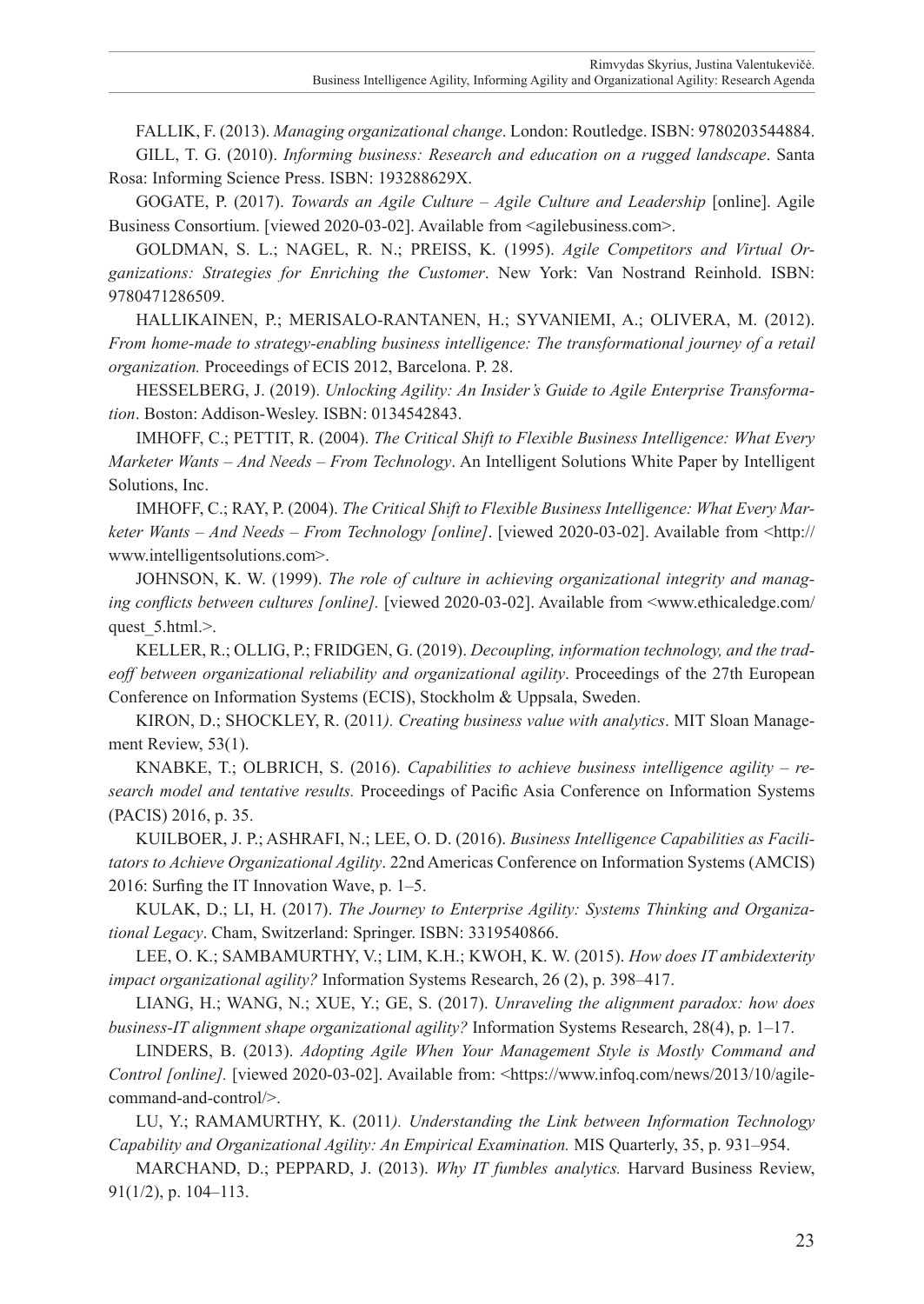MARCHAND, D. A.; KETTINGER, W. J.; ROLLINS, J. D. (2001). *Information orientation: the link to business performance*. New York, NY: Oxford University Press. ISBN: 0199240671.

MAYER, J. H.; SCHAPER, M. (2010). *Turning Data into Dollars – Supporting Top Management with Next-Generation Executive Information Systems*. McKinsey on Business Technology, 18, p. 12–17.

MEYER, P. (2015). *The Agility Shift: Creating Agile and Effective Leaders, Teams and Organizations.* Brookline, MA: Routledge. ISBN: 9781629560700.

MULLINS, L.; CHRISTY, G. (2013). *Management and organizational behavior.* Harlow, England: Pearson Education. ISBN: 1292088486.

OETRINGER, E. (2018). *Business Intelligence: Where are the Lessons Learned? [online].* [viewed 2020-03-09]. Available from: <<https://comdys.com/2018/02/22/bi/>>.

OVERBY, E.; BHARADWAJ, A.; SAMBAMURTHY, V. (2006). *Enterprise agility and the enabling role of information technology.* European Journal of Information Systems, 15, p. 120–131.

PARK, Y.; EL SAWY, O.; FISS, P. C. (2017). *The role of business intelligence and communication technologies in organizational agility: a configurational approach.* Journal of the Association for Information Systems, 18(9), p. 648–686.

PRAHALAD, C. K. (2009). *In Volatile Times, Agility Rules.* Business Week, September 21, p. 80.

QUEIROZ, M.; TALLON, P.; COLTMAN, T.; SHARMA, R. (2018). *Corporate knows best (maybe): the impact of global versus local IT capabilities on business unit agility.* Proceedings of the 51st Hawaii International Conference on System Sciences (HICSS), Association for Information Systems (AIS), p. 5212–5221.

QUEIROZ, M.; TALLON, P.; SHARMA, R.; COLTMAN, T. (2018). *The role of IT application orchestration capability in improving agility and performance.* Journal of Strategic Information Systems, 27(1), p. 4–21.

ROBBINS, S. P. (2011). *Organizational Behavior*. Melbourne, Victoria: Pearson Australia. ISBN: 1442528559.

ROBERTS, N.; GROVER, V. (2012). *Leveraging information technology infrastructure to facilitate a firm's customer agility and competitive activity: an empirical investigation*. Journal of Management Information Systems, 28 (4), p. 231–270.

SAMBAMURTHY, V.; ZMUD, R. W. (1997). *At the heart of Success: Organization-Wide Management Competences*. San Fransisco: Jossey-Bass, p. 143–163.

SCHEIN, E. H. (2016). *Organizational Culture and Leadership*. 6th Edition. London: The Jossey-Bass (John Wiley & sons). ISBN: 0470190604.

SENIOR, B. (2002). *Organizational change*. 2nd edition. London: Prentice Hall. ISBN: 0273651536.

SEO, D.; LA PAZ, A. I. (2008). *Exploring the Dark Side of IS in Achieving Organizational Agility.* Communications of the ACM, 51(11), p. 136–139.

SKYRIUS, R.; NEMITKO, S.; TALOCKA, G. (2018). *The emerging role of business intelligence culture.* Information research. Published quarterly by the university of Borås, Sweden, 23(4).

SMITH, M. E. (2002). *Success rates for different types of organizational change.* Performance Improvement, 41(1), p. 26–35.

SPAYD, M. (2010). *Agile & Culture: The Results [online].* [viewed 2020-03-02]. Available from <collectiveedgecoaching. com/2010/07/agile\_ \_culture/>.

SULL, D. (2009). *How to Thrive in Turbulent Markets*. Harvard Business Review, 87(2), p. 78–88.